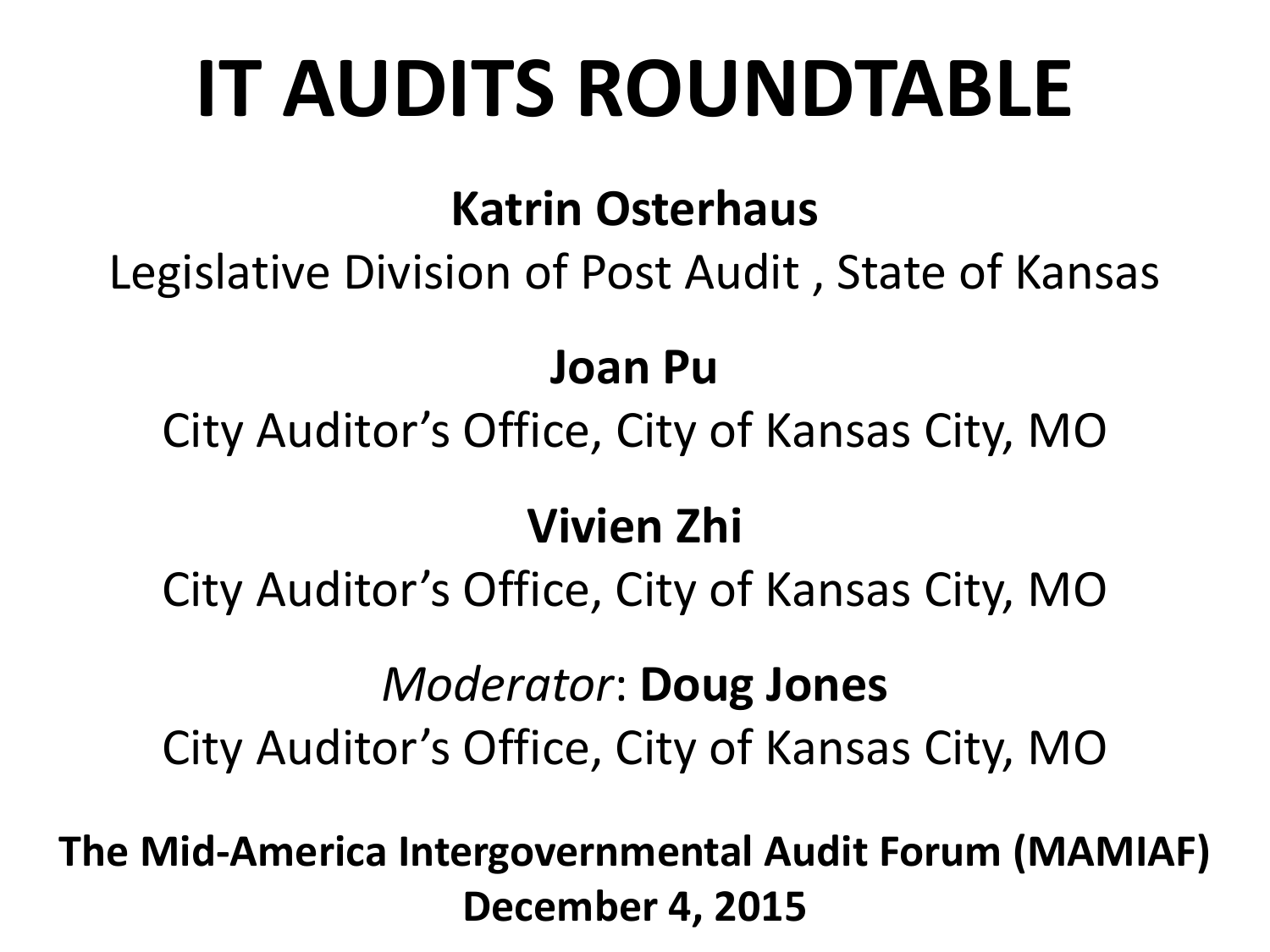## **Objectives**

- What are IT audits?
- Conduct IT audits without nerd-level knowledge
- Values of IT audits for an audit shop
- Issues to consider when starting an IT audit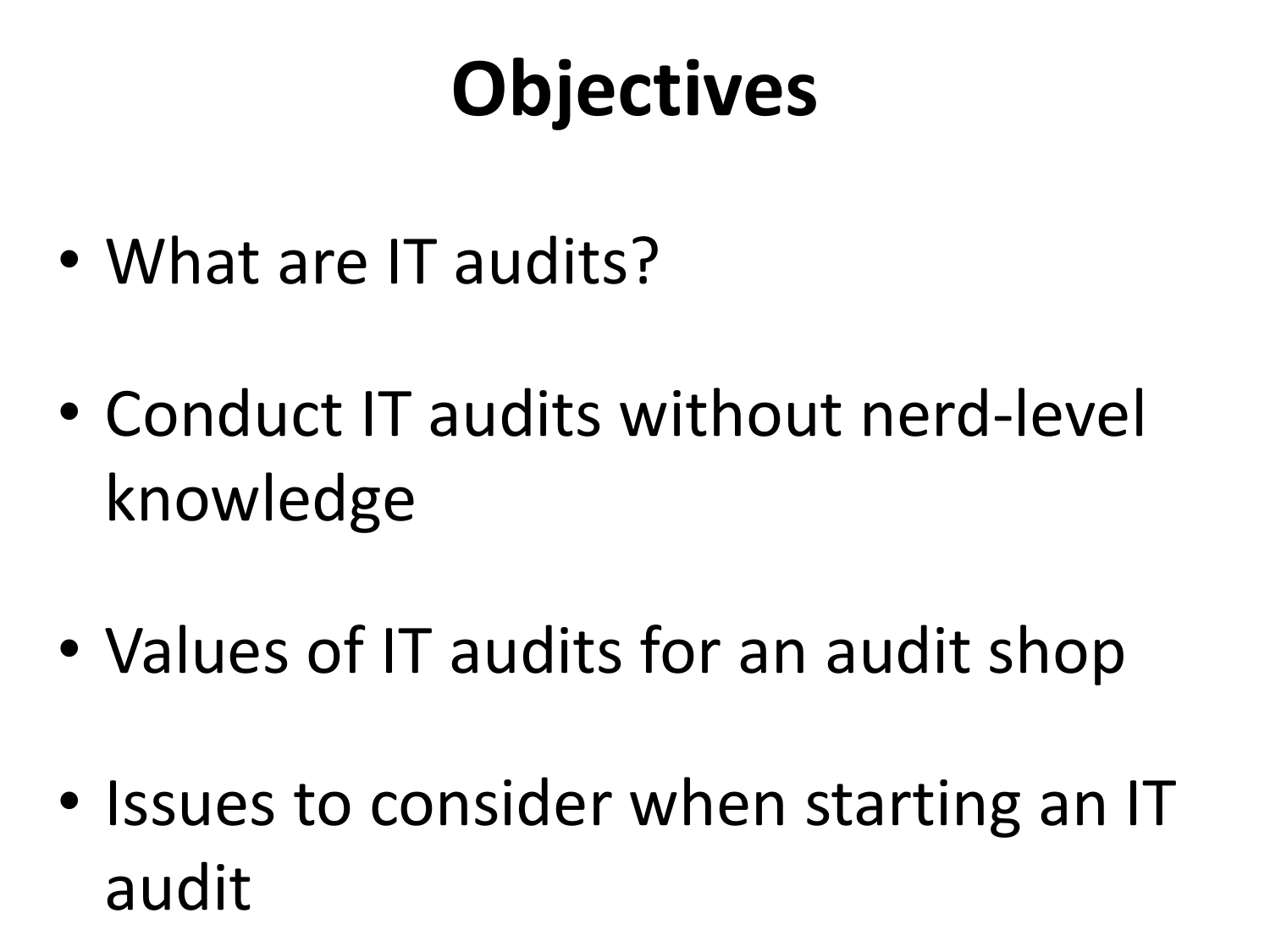### **Governments are Under Attack**

The first half of 2015 has shown a shift in attack targets. Health care and **government** overtook retail as the major sectors under attack with the number of compromised data records.<br>
-- Gemalto, 2015 First Half Review

The top three industries affected by security incidents and data breach are **Public**, Information, and Financial Services. -- Verizon, 2015 Data Breach Investigations Report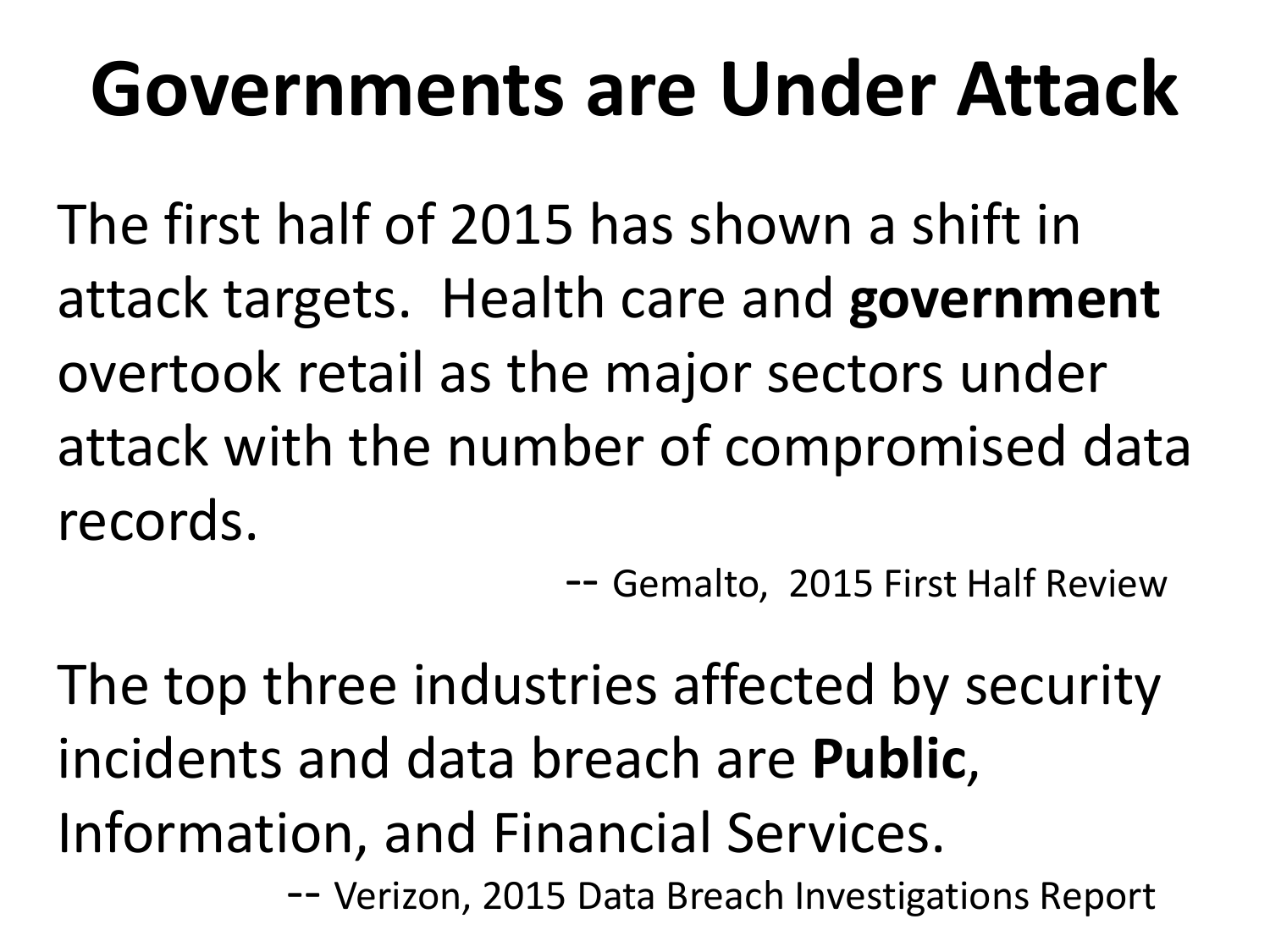### **NUMBER OF RECORDS BREACHED BY INDUSTRY**



Source: Gemalto, 2015 First Half Review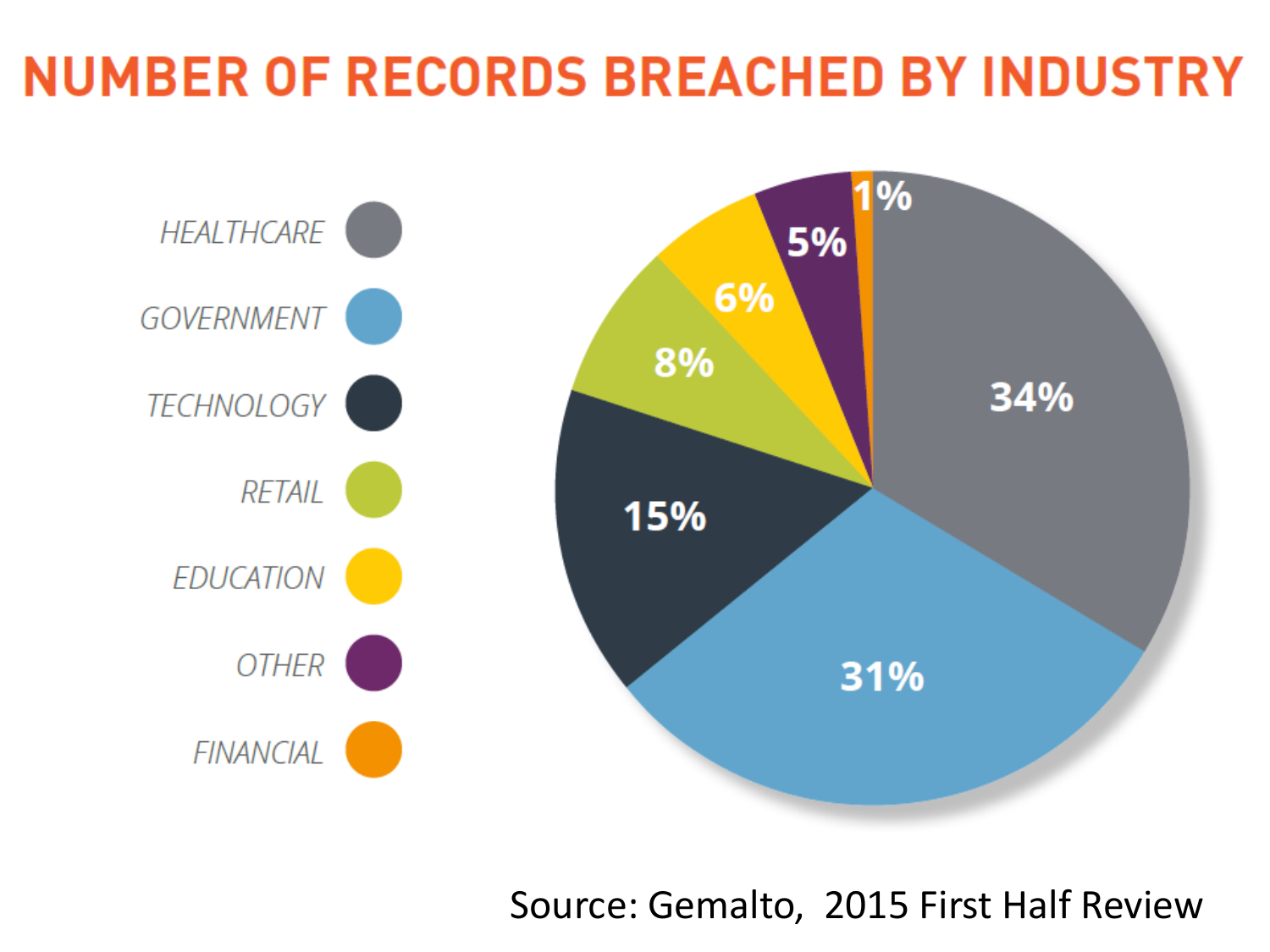| <b>Breach Type</b>               | <b>Most Affected Industry</b>                 |
|----------------------------------|-----------------------------------------------|
| <b>Point-of-Sale Intrusions</b>  | accommodation, entertainment, retail          |
| <b>Payment Card Skimmers</b>     | financial services, retail                    |
| <b>Crimeware</b>                 | public, information, retail                   |
| <b>Web APP Attacks</b>           | information, financial services, public       |
| <b>Denial-of-Service Attacks</b> | public, retail, financial services            |
| <b>Physical Theft/Loss</b>       | public, healthcare, and financial<br>services |
| <b>Inside Misuse</b>             | public, healthcare, financial services        |
| <b>Cyber-Espionage</b>           | manufacturing, <b>public</b> , professional   |
| <b>Miscellaneous Errors</b>      | <b>public</b> , information, healthcare       |

Source: Verizon Enterprise Solutions, *2015 Data Breach Investigations Report*, 2015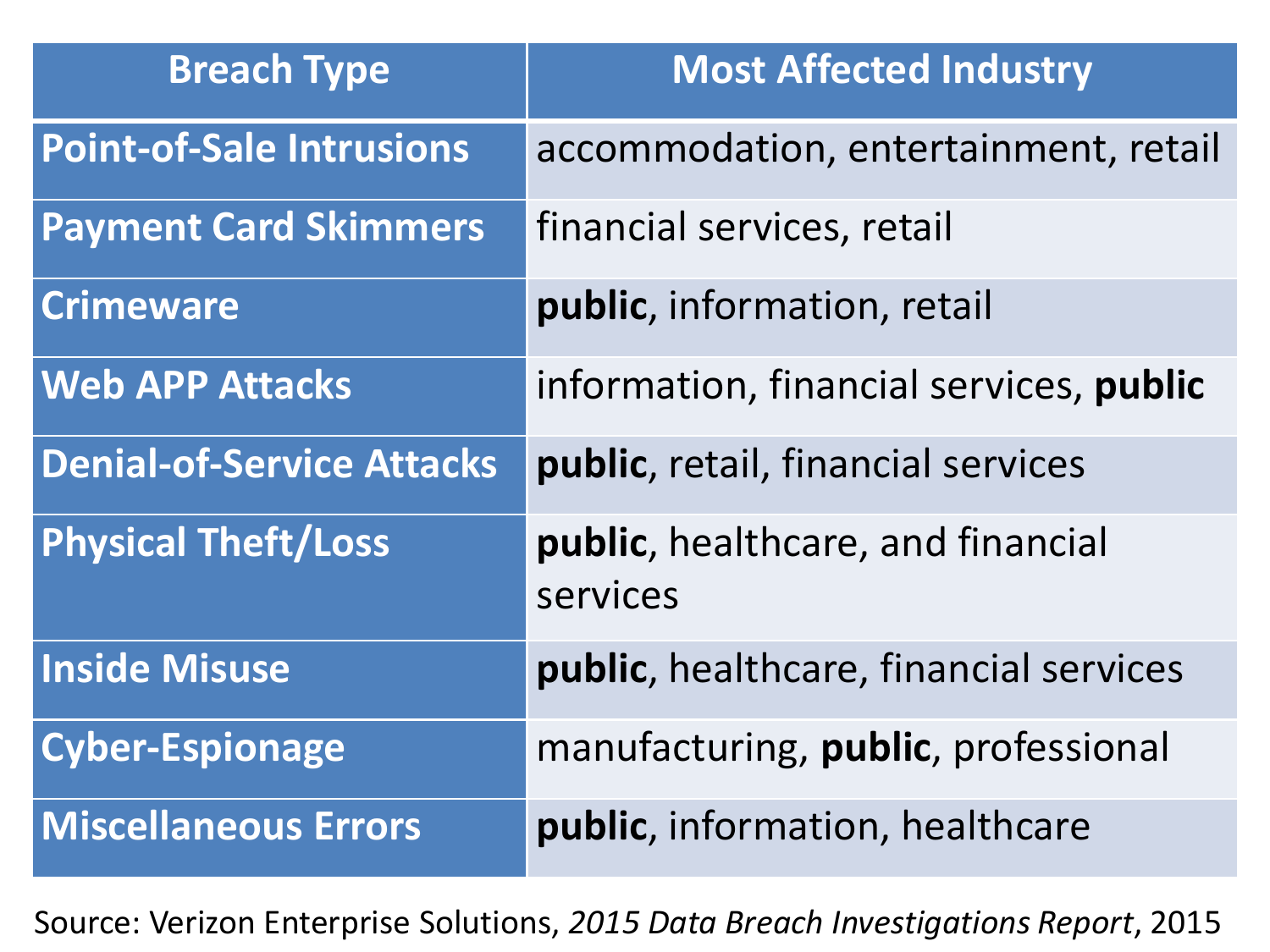### Purposes of Cyber Attacks

• Personal identities

• Financial data

• Sensitive/secretive/confidential Information

• Political motivations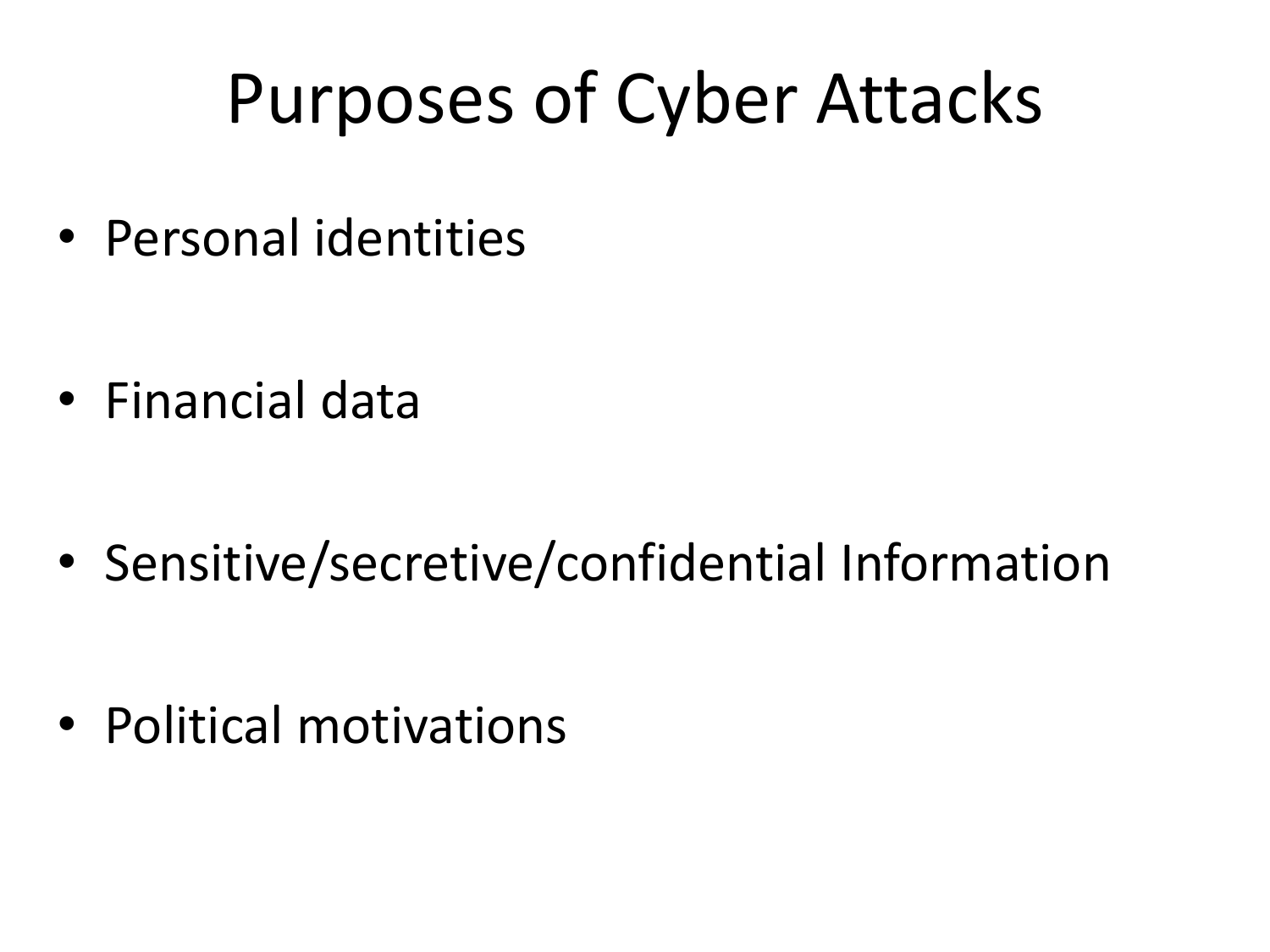# **Leading Sources of Security Incidents**

- Accidental loss
- Malicious outsiders
- Malicious insiders
- Hacktivists
- State sponsored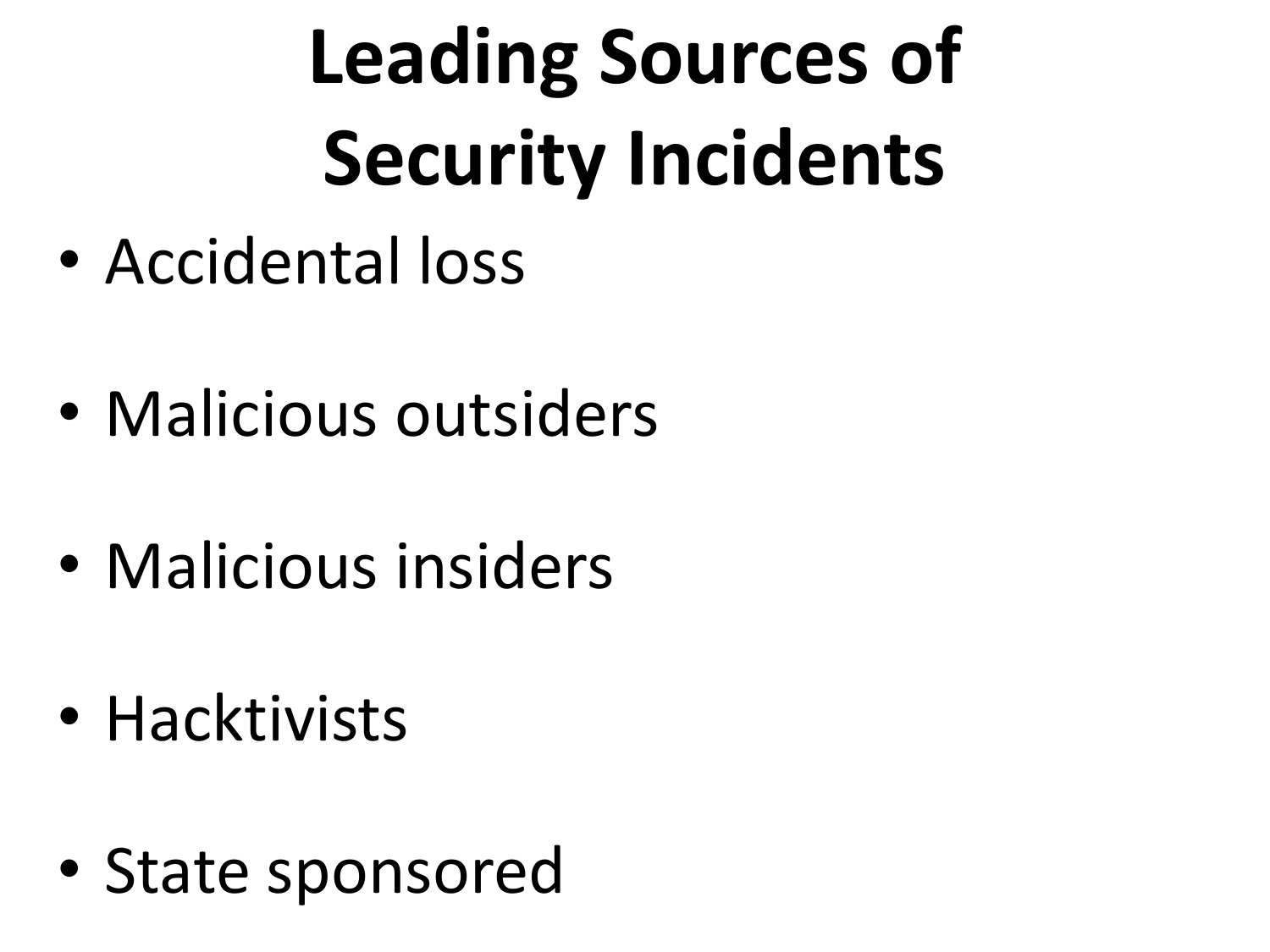# **Types of Attack Vectors**

- External/removable media
- Attrition
- Web
- Email
- Improper usage
- Loss or theft of equipment
- Other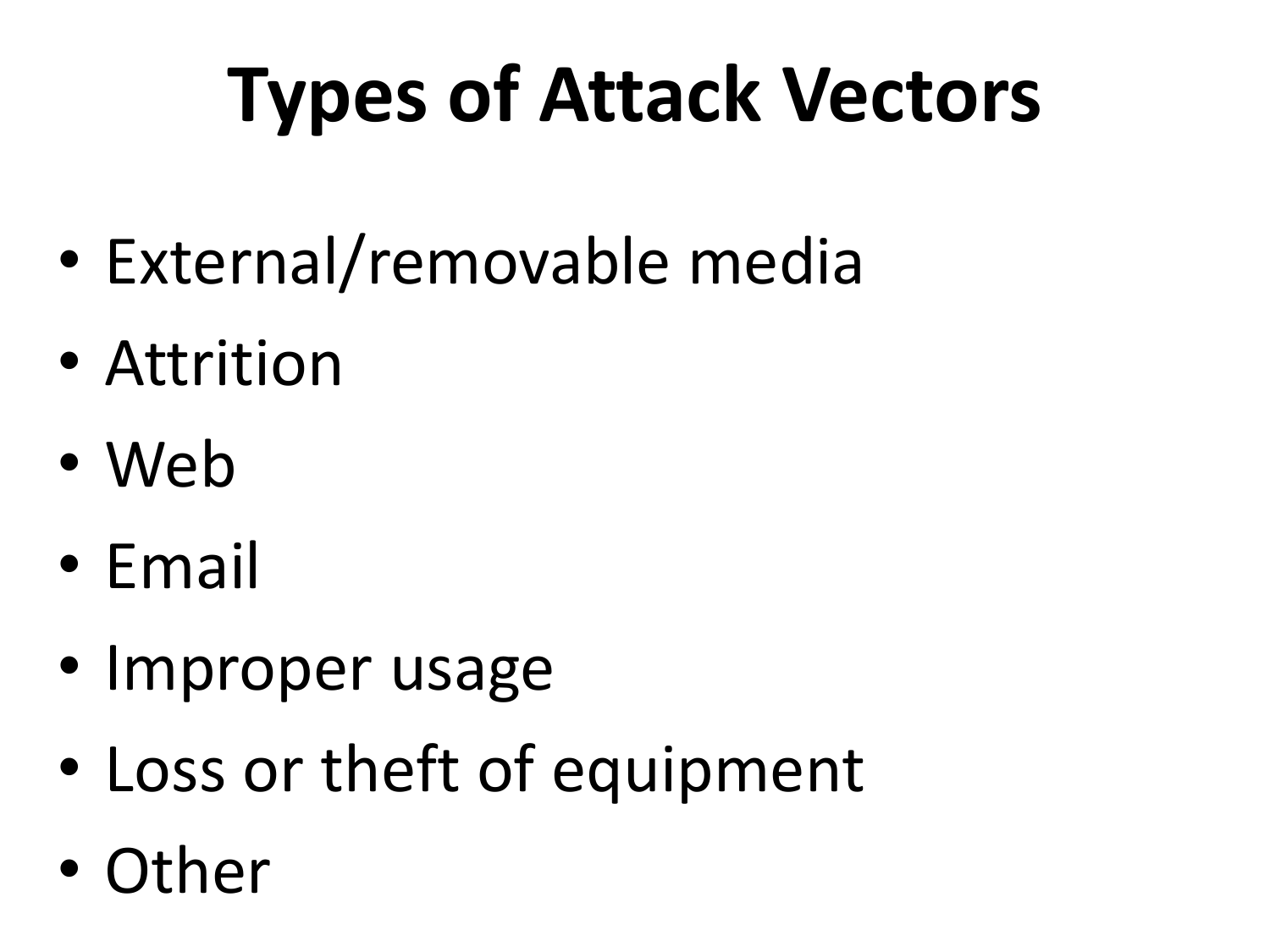## **Impacts of Security Incidents or Data Breaches**

• Public trust and confidence

- Reputation
- Financial consequences
- Legal liability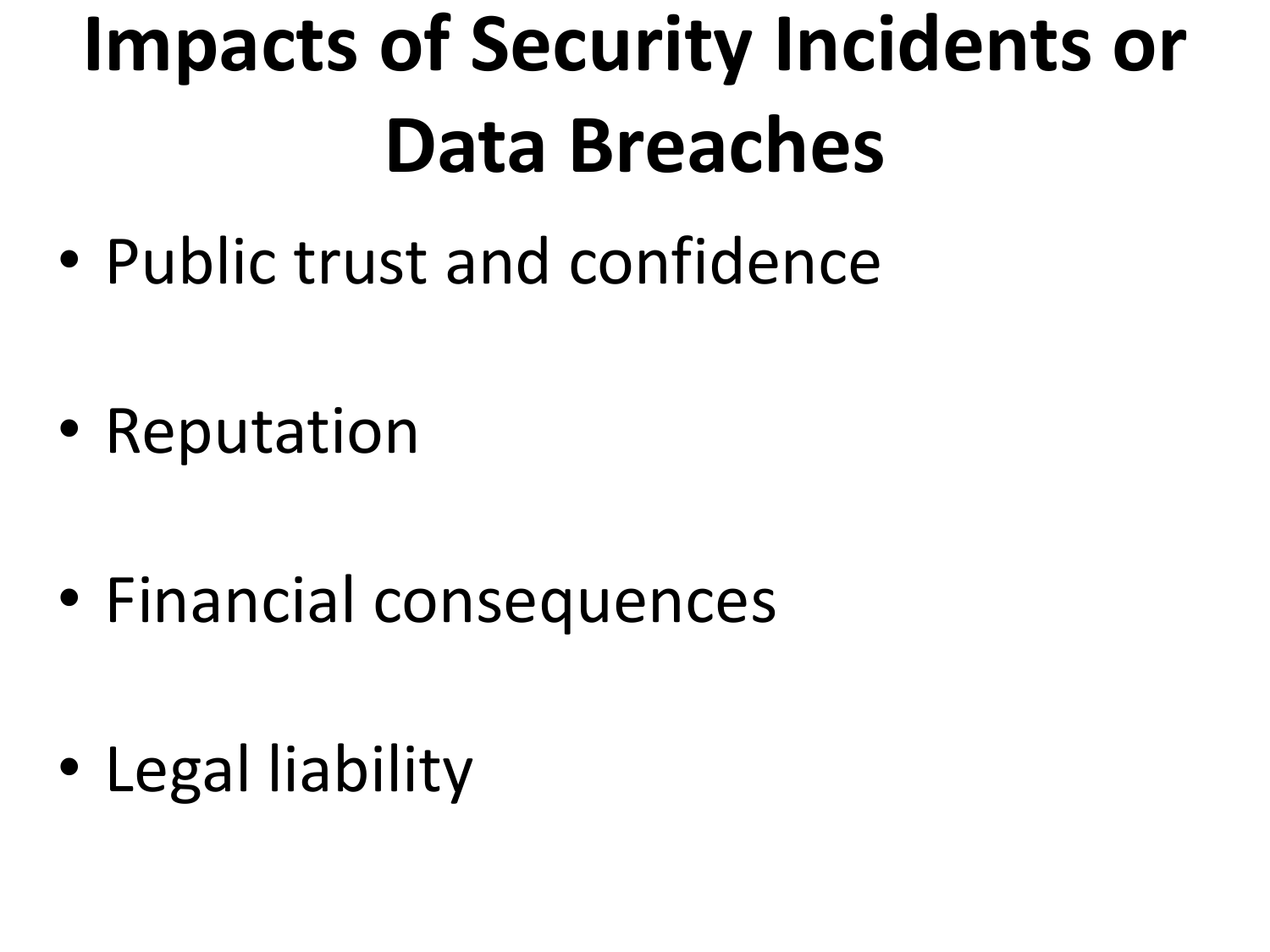### **What are IT Audits?**

IT Audit of IT

IT Audit as a Performance / Compliance Audit

IT Audit in a Non-IT Audit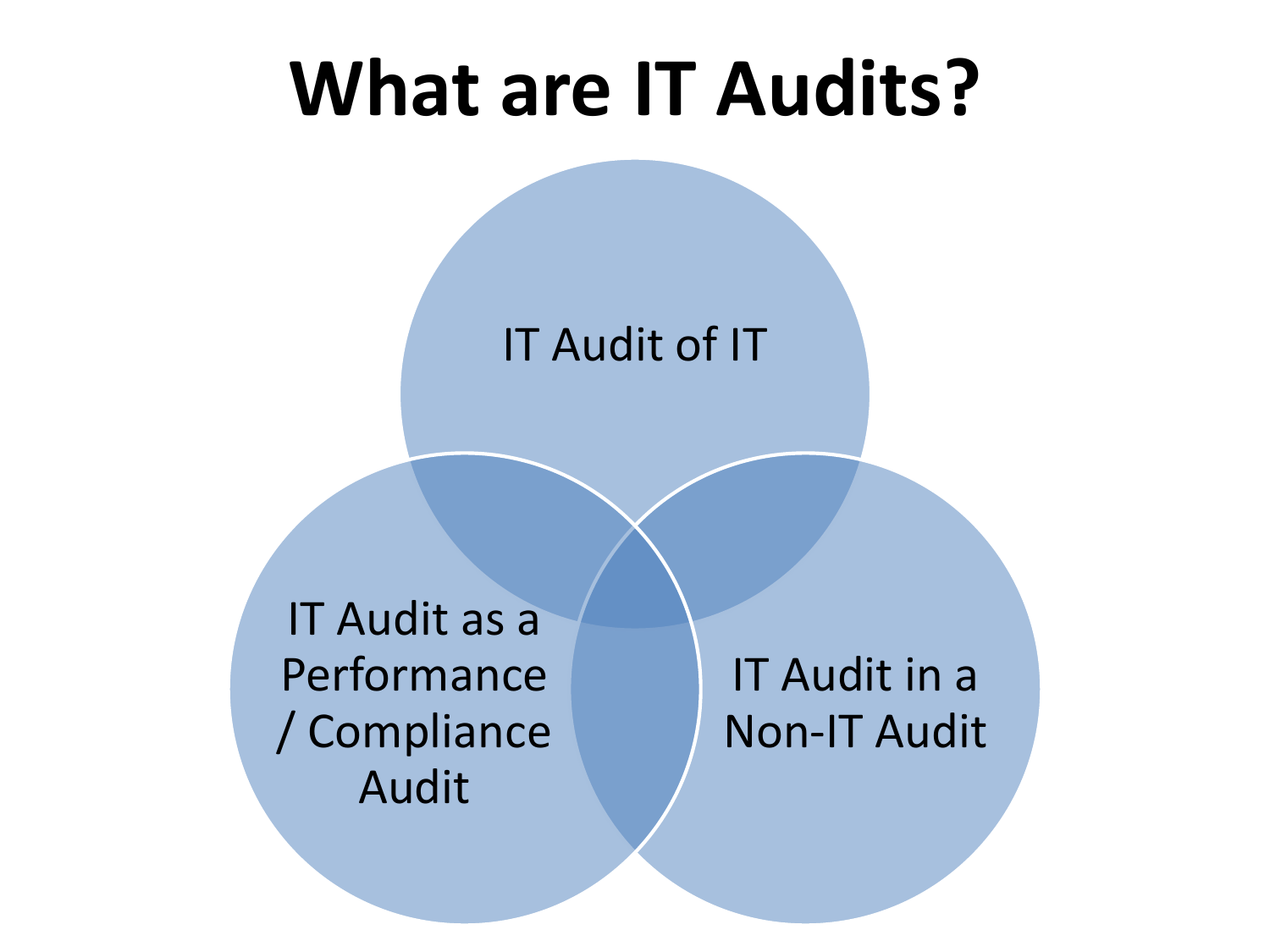# **Conduct IT Audits Without Nerd-Level Knowledge**

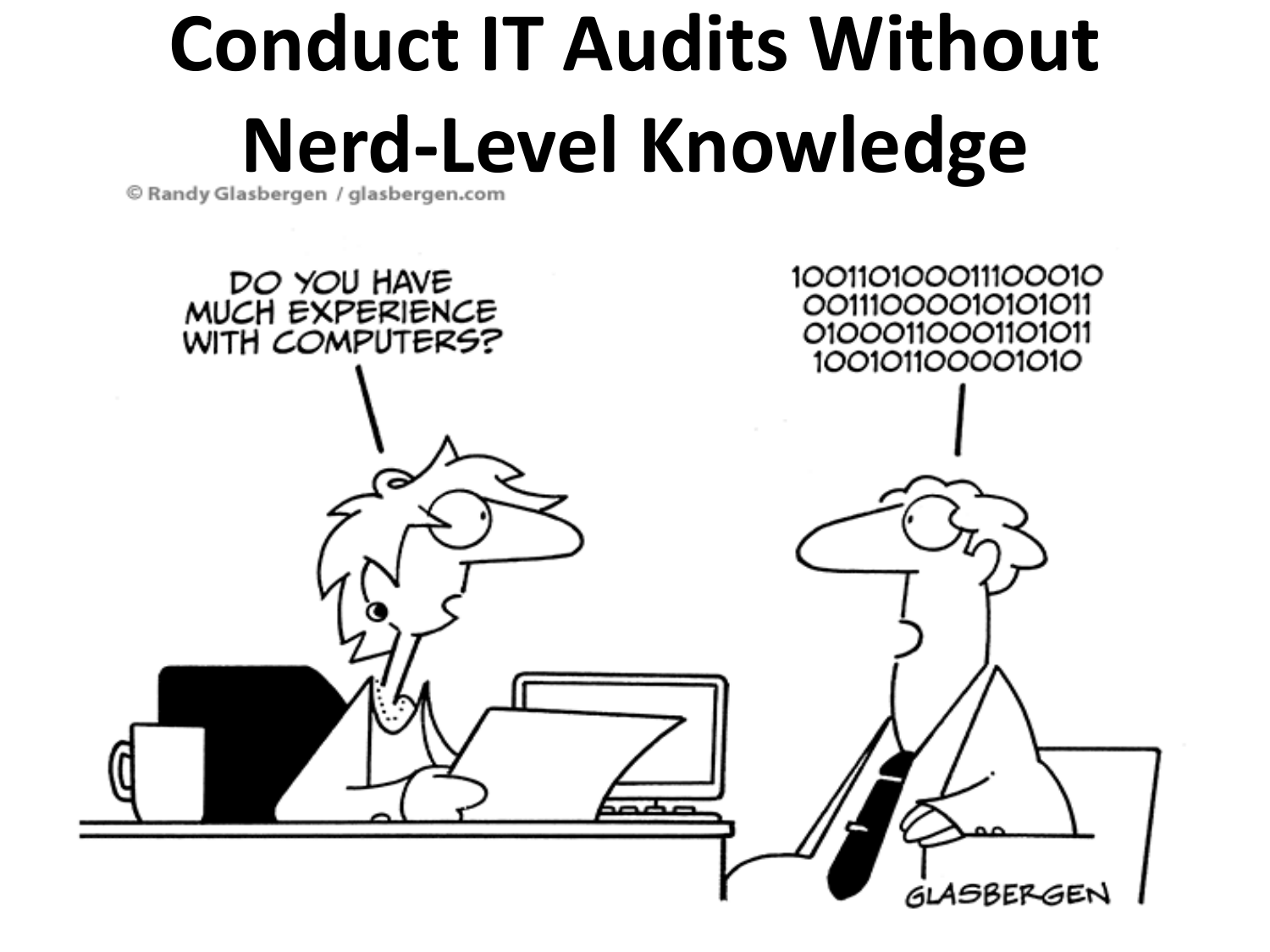### **Values of IT Audits**

• Policy makers

- Agency managers
- Agency staff
- Public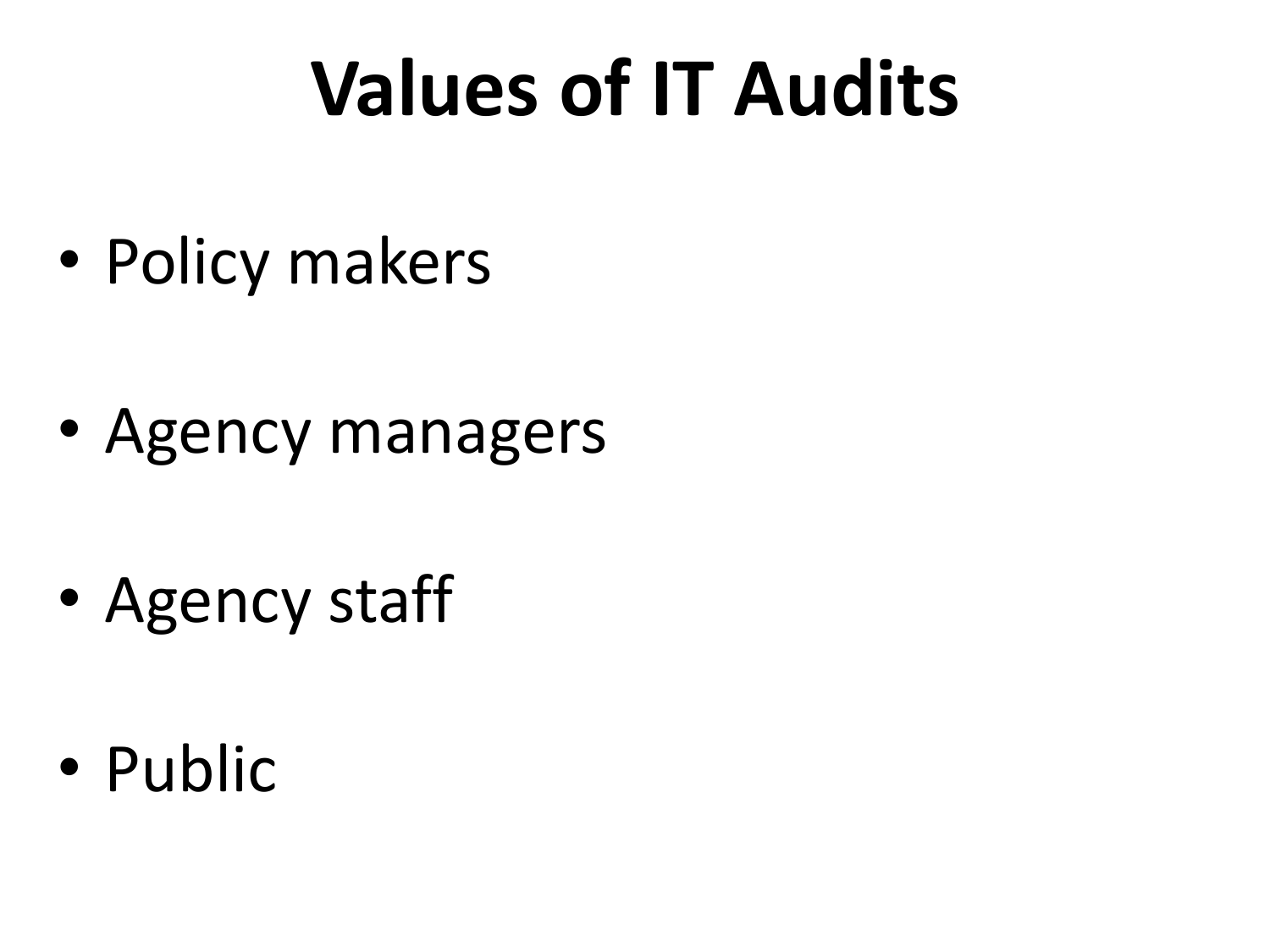# **Issues to Consider When Starting an IT Audit**

- Start from basic
- Ask "simple" questions

- Training is important
- Are the results public or "closed"?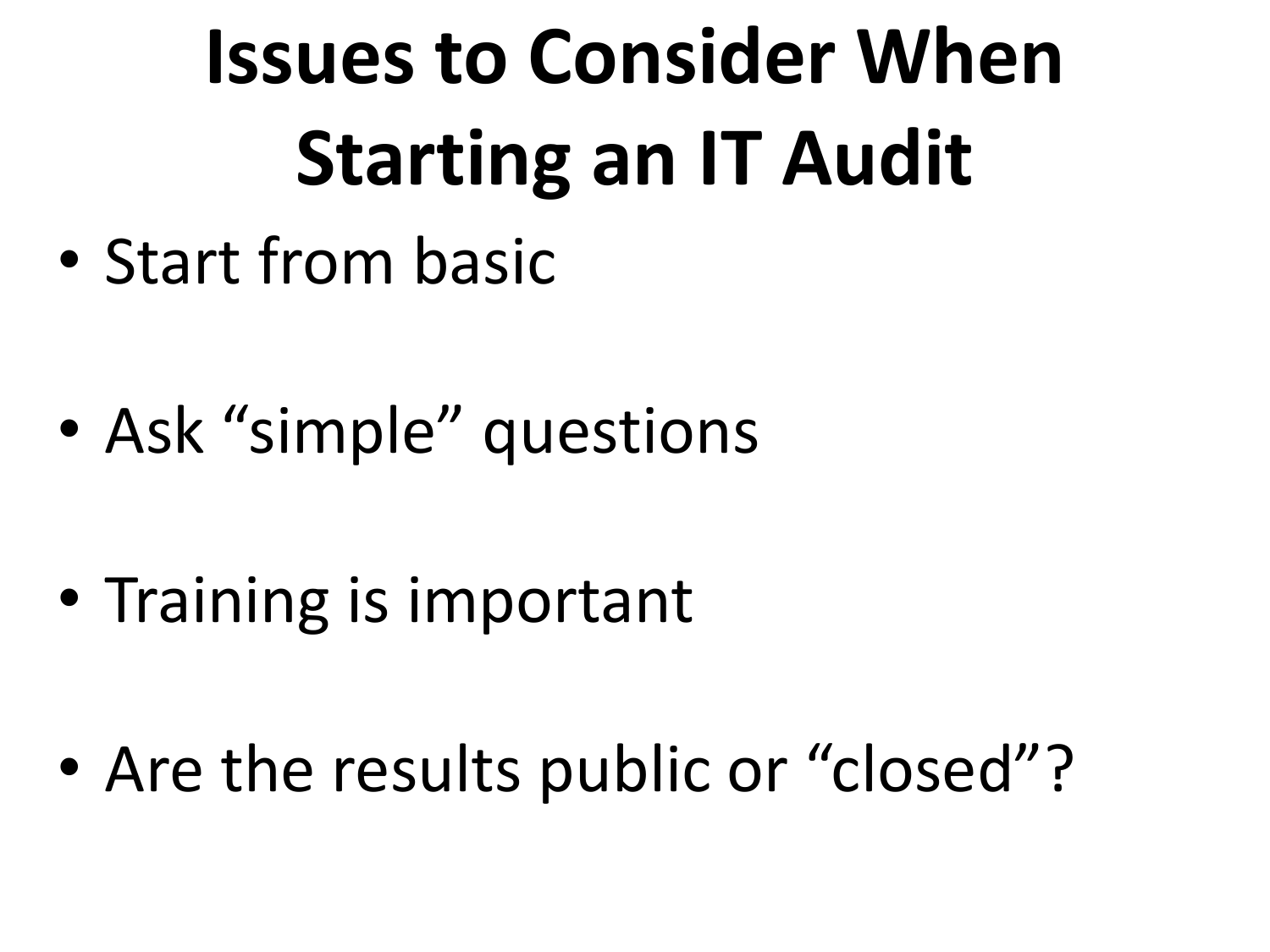## **Symantec Guides to Scary Internet Stuff - Phishing**



<http://www.symantec.com/tv/news/details.jsp?vid=67063496001>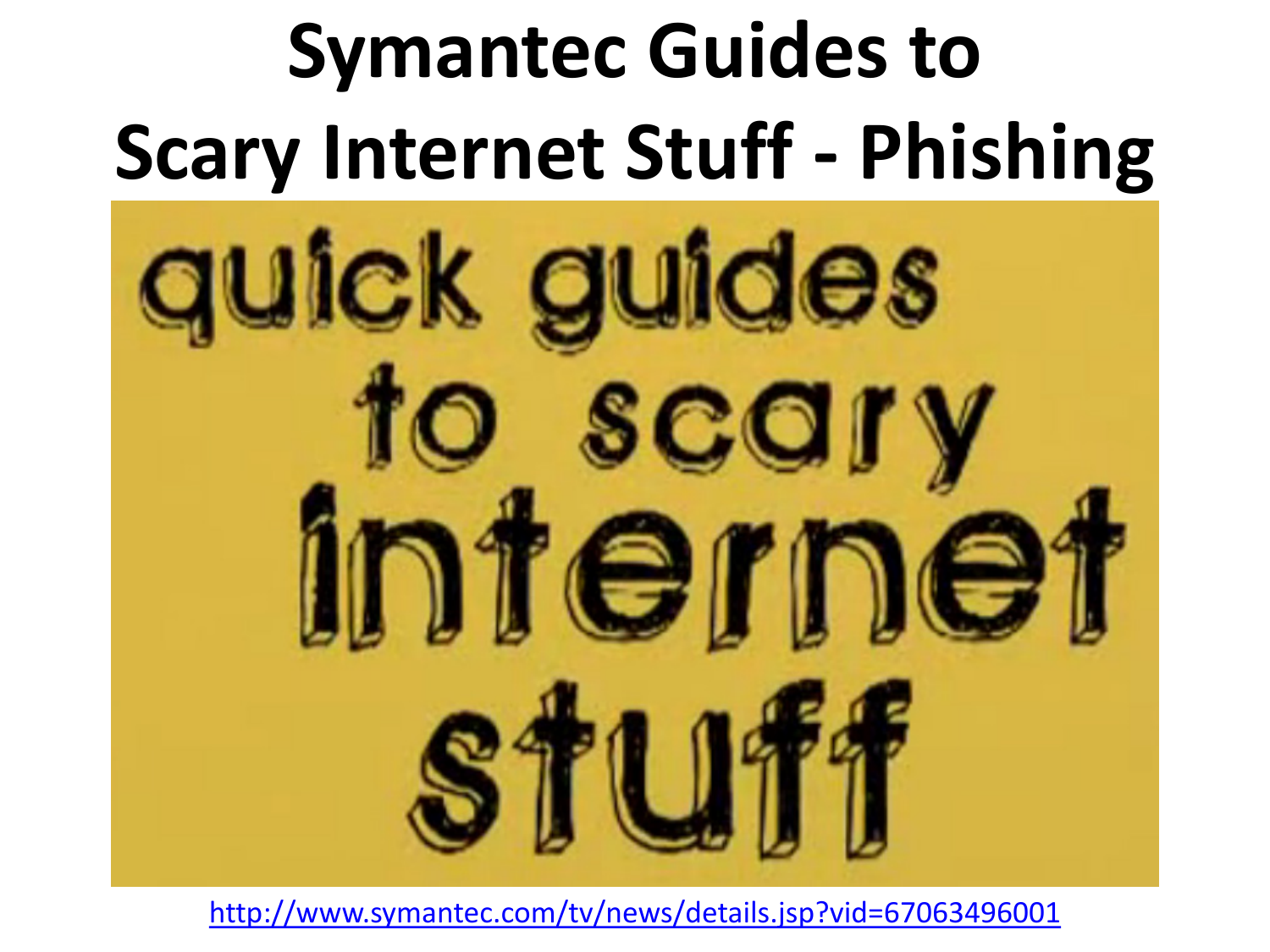